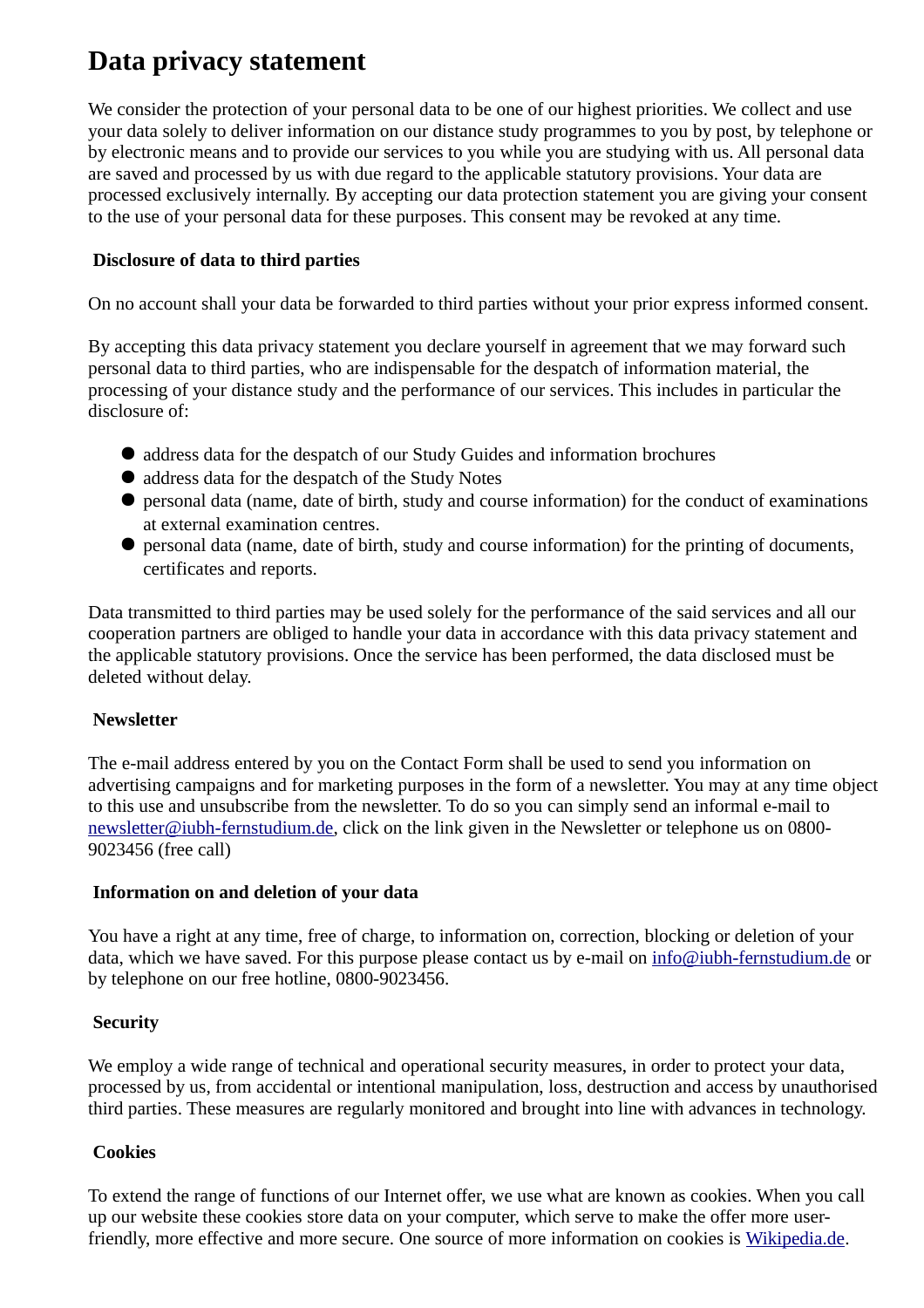The website uses cookies in order to be able to offer what are known as re-marketing advertisements. One visit to the site may result in advertising from IUBH Fernstudium also being displayed to the visitor on other portals for a certain period of time.

Of course, you can also examine our website without cookies. For this purpose, please deactivate the storage of cookies on your computer by using the appropriate settings in your browser. However, we should like to advise you that in this case you may not be able to use all the functions of this website to the full.

## **Google Analytics**

Website uses Google Analytics, a web analysis service of Google Inc. (Google). Google Analytics uses text files, known as cookies, which are stored on your computer and allow the use of the website to be analysed. The information on your use of this website generated by the cookie (the IP address is collected in anonymous form in accordance with the most recent standard) are transmitted to a Google server in the USA and stored there. Google shall use this information in order to evaluate your use of the website, to compile reports on website activities for the website operator and to perform other services connected with the use of the website and the use of the Internet. In addition, Google shall forward this information to third parties, insofar as this is required by law or insofar as third parties process these data on behalf of Google. On no account shall Google link your IP address with other Google Inc. data. You can prevent the installation of cookies by an appropriate setting of your browser software; however, we should like to advise you that in this case you may not be able to use all the functions of this website to the full. By using this website you are giving your consent to the processing of your data, collected by Google in the manner described above and for the purpose specified above.

#### **Use of Facebook plug-ins**

Facebook social network plug-ins, operated by Facebook Inc., 1601 S. California Ave, Palo Alto, CA 94304, USA (Facebook) are used on the websites of the IUBH. When you access our Internet presence equipped with such a plug-in, a connection is established with the Facebook servers and in this process the plug-in is displayed by transmission to your browser on the Internet site. This communicates to the Facebook servers which of our Internet sites you have visited. If you are logged on as a member of Facebook during this process, Facebook transfers this information to your personal Facebook user account. If you use the plug-in functions (e.g. by clicking on the "Like" buttons, issuing a commentary) this information is also transferred to your Facebook account; this can only be prevented by logging out before using the plug-in. More detailed information on the collection and use of data by Facebook and on your rights and possibilities in this respect to the protection of your personal privacy can be found in the Facebook data privacy statements on [https://www.facebook.com/about/privacy/.](https://www.facebook.com/about/privacy/)

#### **Use of Google plug-ins**

The +1 button of the Google Plus social network, which is operated by Google Inc., 1600 Amphitheatre Parkway, Mountain View, CA 94043, USA (Google), is used on the IUBH Internet sites. When you access our Internet presence equipped with such a plug-in, a connection is established with the Google servers and in this process the content of the +1 button is displayed by transmission to your browser on the Internet site. This communicates to the Google servers which of our Internet sites you have visited. We have no control over the scope of the data collected by Google by means of this transmission. If you are logged in as a member of Google during this process, Google transfers this information to your personal Google user account. If you use the plug-in functions (e.g. by clicking on the "+1" buttons) this information is also transferred to your Google account; this can only be prevented by logging out before using the plug-in. More detailed information on the collection and use of data by Facebook and on your rights and possibilities in this respect to the protection of your personal privacy can be found in the Facebook data privacy statements on [http://www.google.com/intl/de/+/policy/+1button.html.](http://www.google.com/intl/de/+/policy/+1button.html)